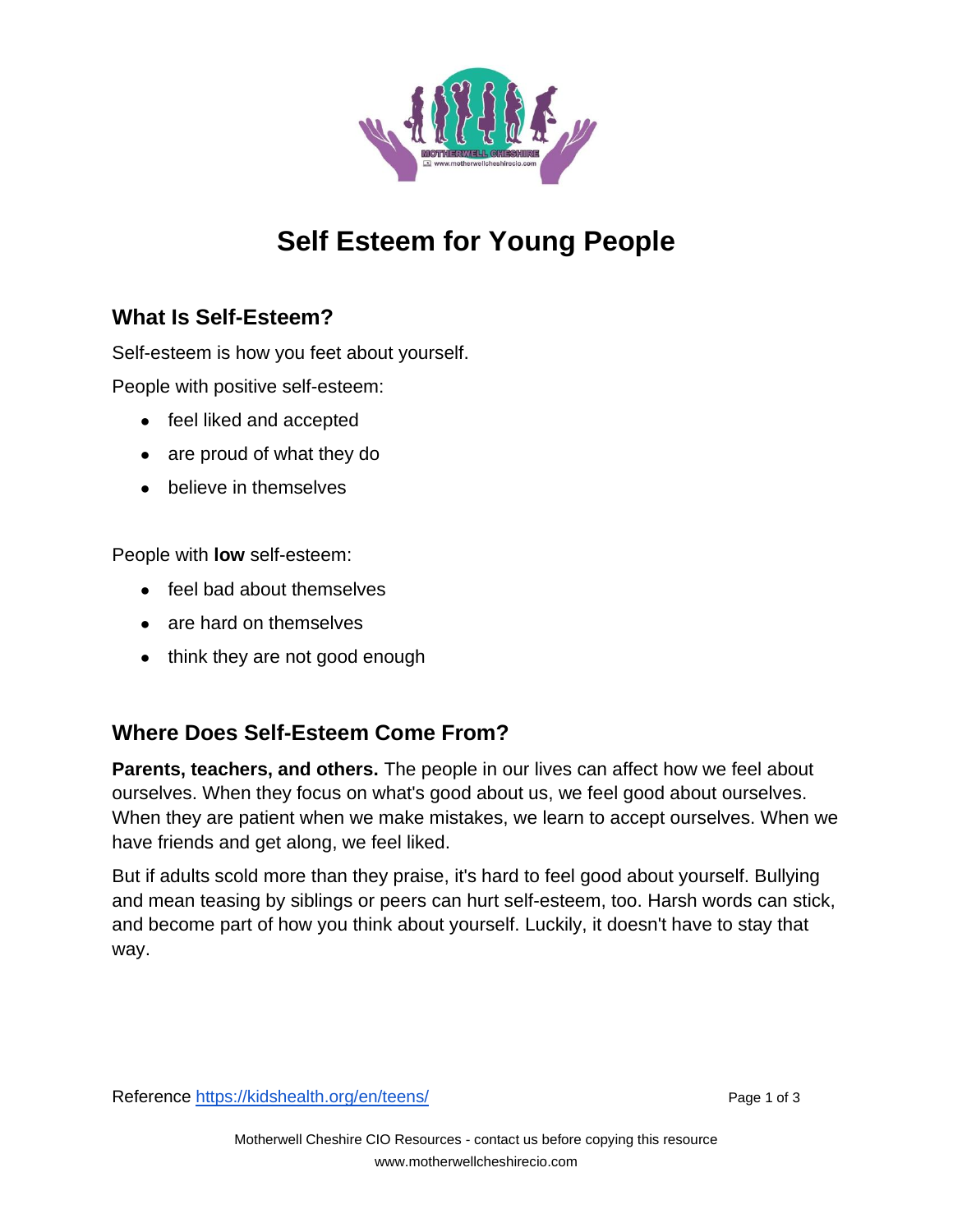

**The voice in your own head.** The things you **say** to yourself play a big part in how you feel about yourself. Thinking, "I'm such a loser" or "I'll never make friends," hurts your self-esteem.

There are other ways to think about the same things. "I didn't win this time — but maybe next time." "Maybe I can make some friends." That voice is more hopeful. It helps you feel OK. And it could turn out to be true.

Sometimes, the voice in our head is based on harsh words others have said. Or on bad times we have faced. Sometimes, the voice is just us being hard on ourselves. But we can change the voice in our own head. We can learn to think better of ourselves.

**Learning to do things.** We feel good when we learn to read, add, draw, or build. Play a sport, play music, write an essay, ride a bike. Set the table, wash the car. Help a friend, walk the dog. Each thing you learn and do is a chance to feel good about yourself. Step back and look what you can do. Let yourself feel happy with it.

But sometimes we're too hard on ourselves. We don't accept that what we do is good enough. If we think, "It's not really any good," "It's not perfect," or "I can't do it well enough," we miss the chance to build self-esteem.

## **What If My Self-Esteem Is Low?**

You can do things to feel better about yourself. It's never too late. Here are some tips to raise your self-esteem:

**Be with people who treat you well.** Some people act in ways that tear you down. Others lift you up by what they say and do. Learn to tell the difference. Choose friends who help you feel OK about yourself. Find people you can be yourself with. Be that type of friend for others.

**Say helpful things to yourself.** Tune in to the voice in your head. Is it too critical? Are you too hard on yourself? For a few days, write down some of the things you say to yourself. Look over your list. Are these things you'd say to a good friend? If not, rewrite them in a way that's true, fair, and kind. Read your new phrases often. Do it until it's more of a habit to think that way.

Reference<https://kidshealth.org/en/teens/> Page 2 of 3